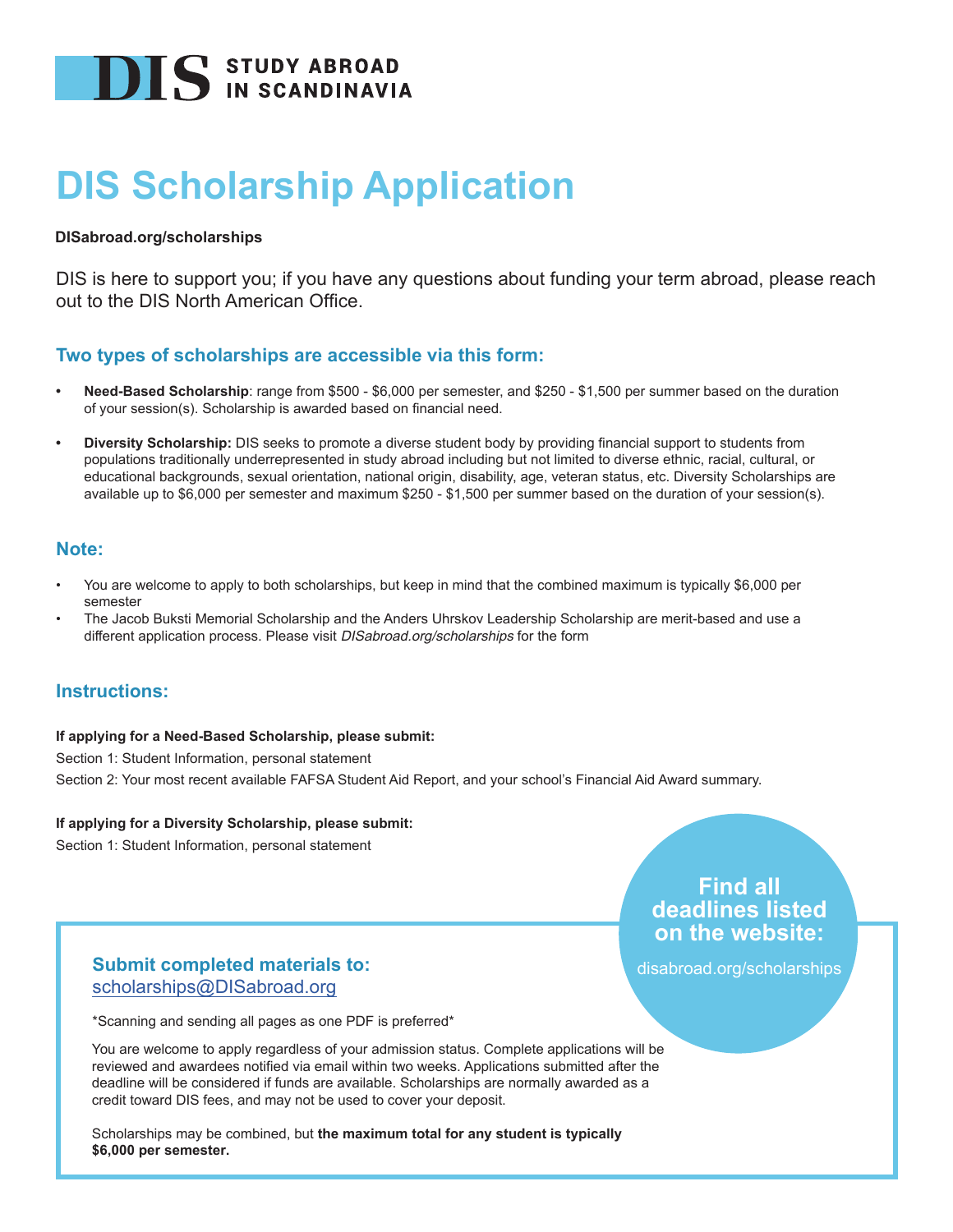### **Section 1**

### **1A: Student Information**

| Name:                                                                                                          | First |                      | Middle           |                | Last            |  |
|----------------------------------------------------------------------------------------------------------------|-------|----------------------|------------------|----------------|-----------------|--|
|                                                                                                                |       |                      |                  |                |                 |  |
| Term of DIS enrollment:                                                                                        |       | $\Box$ Fall          | Spring<br>$\Box$ | $\Box$ Summer  | □ Academic Year |  |
|                                                                                                                |       |                      |                  |                |                 |  |
| Location:                                                                                                      |       | <b>DIS Stockholm</b> |                  | DIS Copenhagen | Undecided       |  |
| I am applying for (check all that apply):                                                                      |       |                      |                  |                |                 |  |
| Need-Based Scholarship<br>$\Box$ Diversity Scholarship                                                         |       |                      |                  |                |                 |  |
|                                                                                                                |       |                      |                  |                |                 |  |
| I certify that the information in this application is true and accurate to the best of my knowledge.<br>$\Box$ |       |                      |                  |                |                 |  |

### **1B: Personal Statement**

#### **Need-Based Scholarship applicants:**

Please provide us with a brief personal need statement. Describe any financial changes (i.e. recent loss in income), additional family expenses (i.e. family illness or death), or other special circumstances (non-contributing family support or loss of scholarship while studying abroad).

#### **Diver**sity **Scholarship applicants:**

Please include a statement as to how your diversity has contributed to the person you are today and how it will enhance or be enhanced by your study abroad experience.

You may use the space below or attach another sheet if necessary.

Signature: Date: